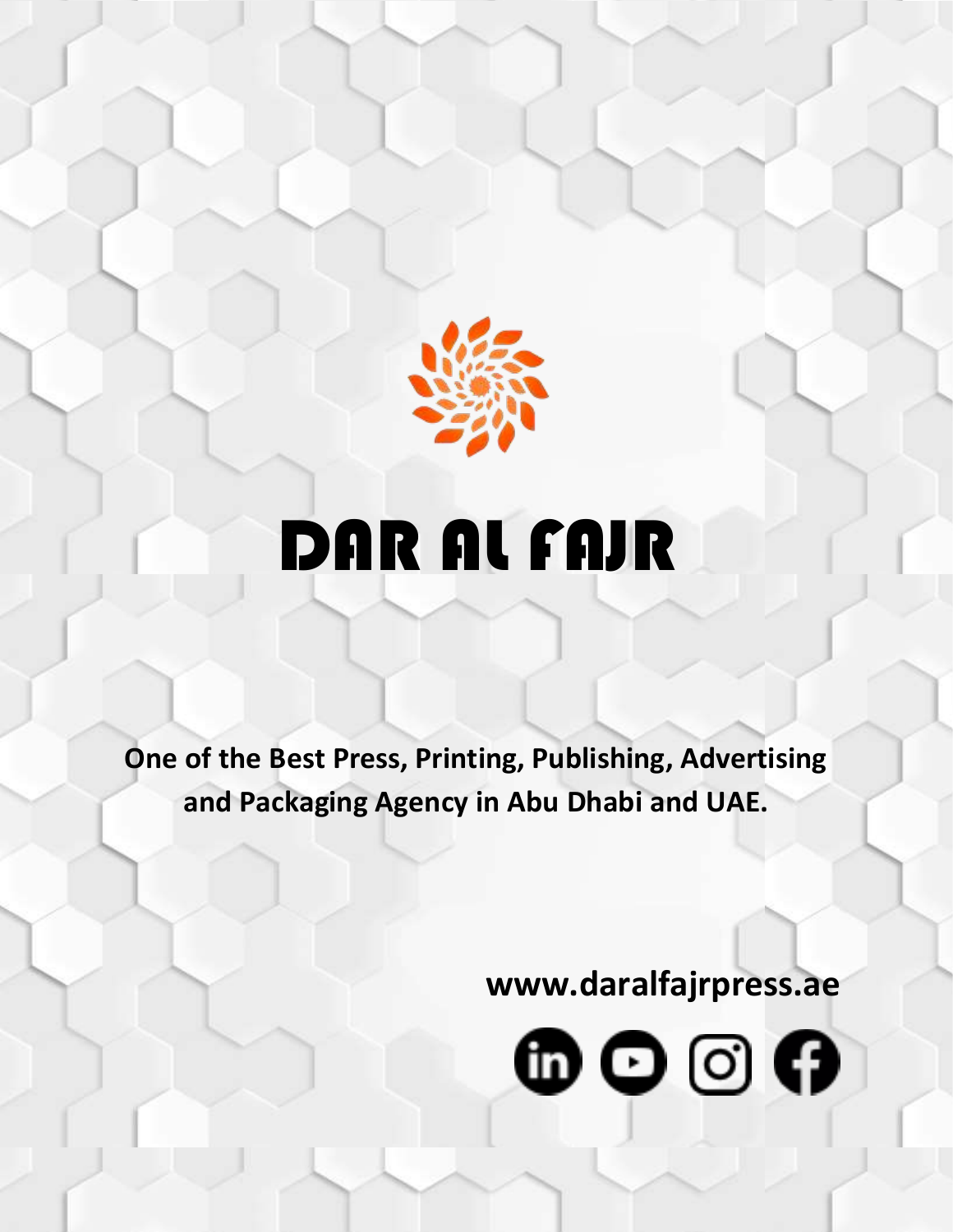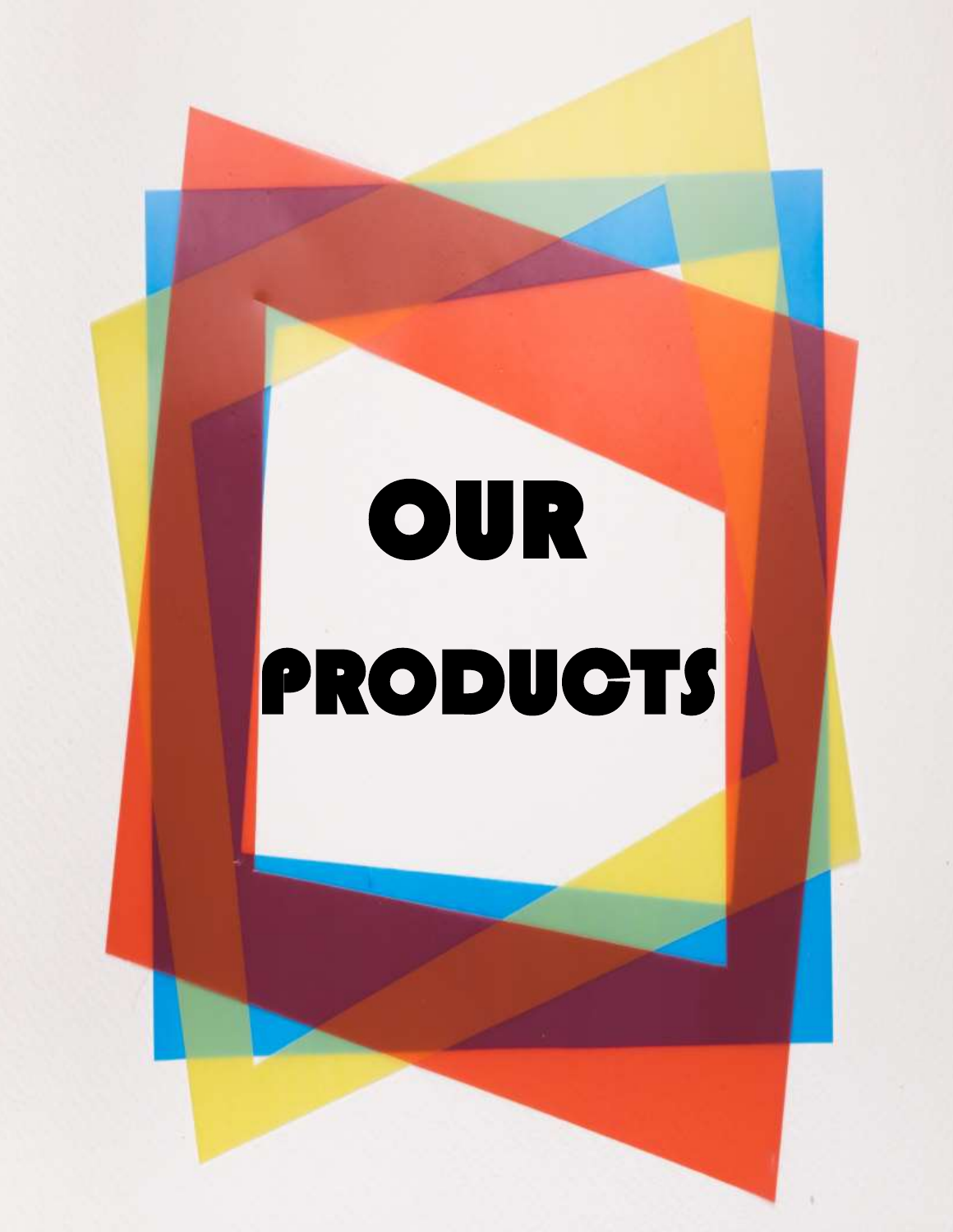We at Dar Al Fajr believe in delivering reliable as well as high-quality digital Printing Services in Abu Dhabi. Customize Printing, Digital Printing, Press, Publishing, Advertising, Packaging Boxes, Offset Printing, Business Cards Printing, Brochures Printing, Printed Bags, Books Printing & Publishing, Flyers Printing, Invitation Cards Printing, Posters Printing, Banners Advertising, Signage Advertising, Printed Cups, Custom Packaging, Food Packaging and more. It was 1975 our Chairman, Mr. Obaid Humaid Al Mazrooei had established AL FAJR Arabic Daily. The Newspaper with a wide coverage of National and International news became popular among UAE Nationals and Arab residents alike in a very short span of time. In order to utilize the machinery in extra time, the company decided to take up casual commercial printing assignments.

- $\triangleright$  Business Cards
- $\triangleright$  Packaging Boxes
- $\triangleright$  Brochures Printing
- $\triangleright$  Printed Bags
- **Printed Cups**
- Calendars Printing
- $\triangleright$  Invitation Cards
- $\triangleright$  Stickers Printing
- $\triangleright$  Books Printing & Publishing
- $\triangleright$  Signage Advertising
- $\triangleright$  Vehicle Branding
- $\triangleright$  Flyers Printing
- $\triangleright$  Envelopes Printing
- $\triangleright$  Banners Advertising
- $\triangleright$  Posters Printing
- $\triangleright$  Folders Printing

and more…..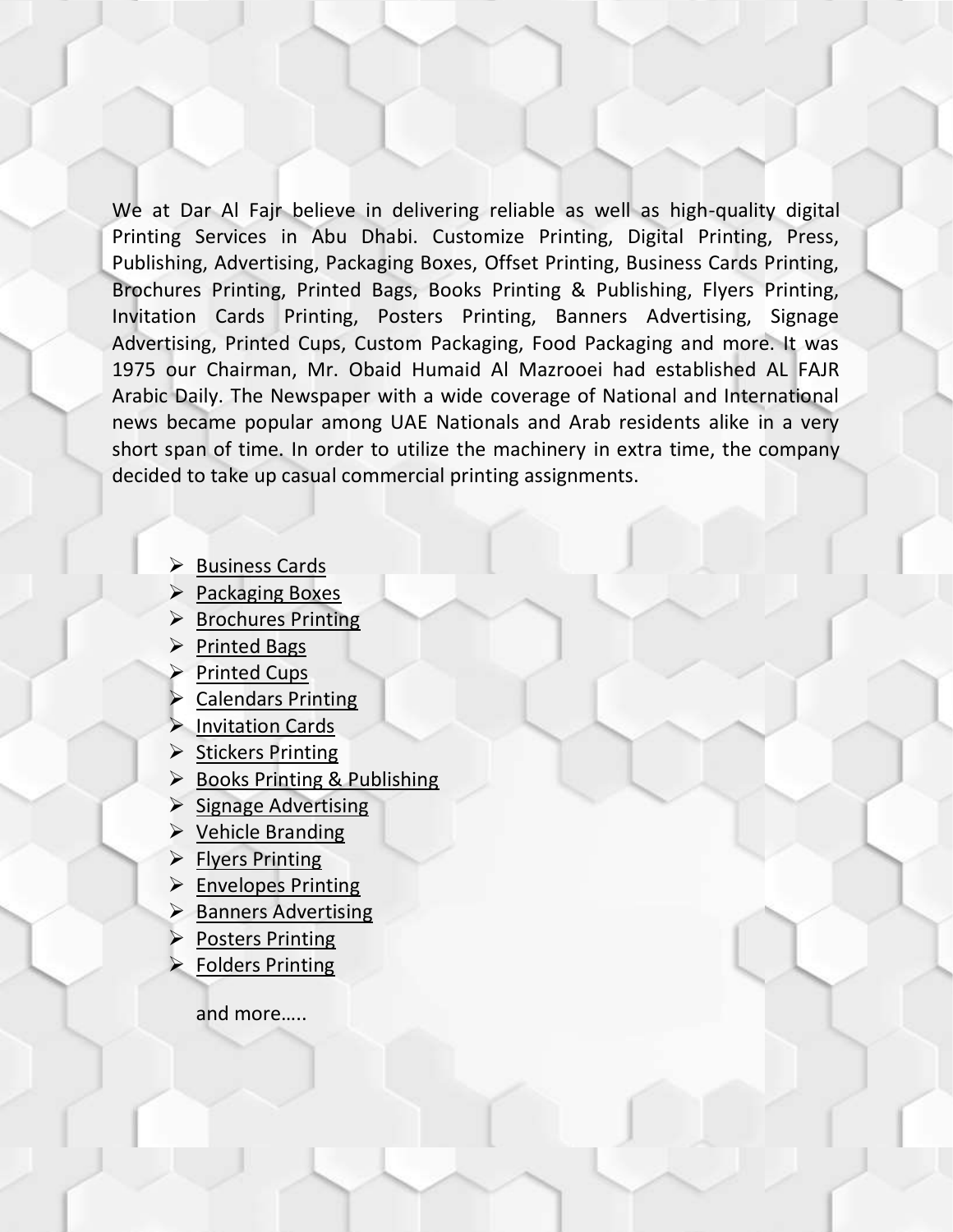# **Business Cards Printing**

Create a Business Card that gets you noticed. The same Day Business Cards are also available. Choose from a variety of Creative Designs. Dar Al Fajr Press, Printing, Publishing, Advertising, and Packaging is famous for their premium quality in respect of print and card quality. Dar Al Fajr Printing deliver the best quality business cards in Abu Dhabi, UAE.

### **Dar Al Fajr Printing have so many types of business cards that you can choose or design yours.**

Even if you want a basic business card, you want it to properly represent you and your business. That's why you need an expert like your Dar Al Fajr Printing, Business card specialists. We're UAE's most experienced printer of business cards and we have been doing the job since 1975. From sole operators to multi-national organizations, Dar Al Fajr can offer you the different types of business cards.

- **Premium Business Cards Printing**
- **Embossed Business Cards Printing**
- **Gloss Business Cards Printing**
- **Matte Business Cards Printing**
- **Standard Business Cards Printing**
- **Appointment Cards Printing**
- **Custom Business Cards Printing**



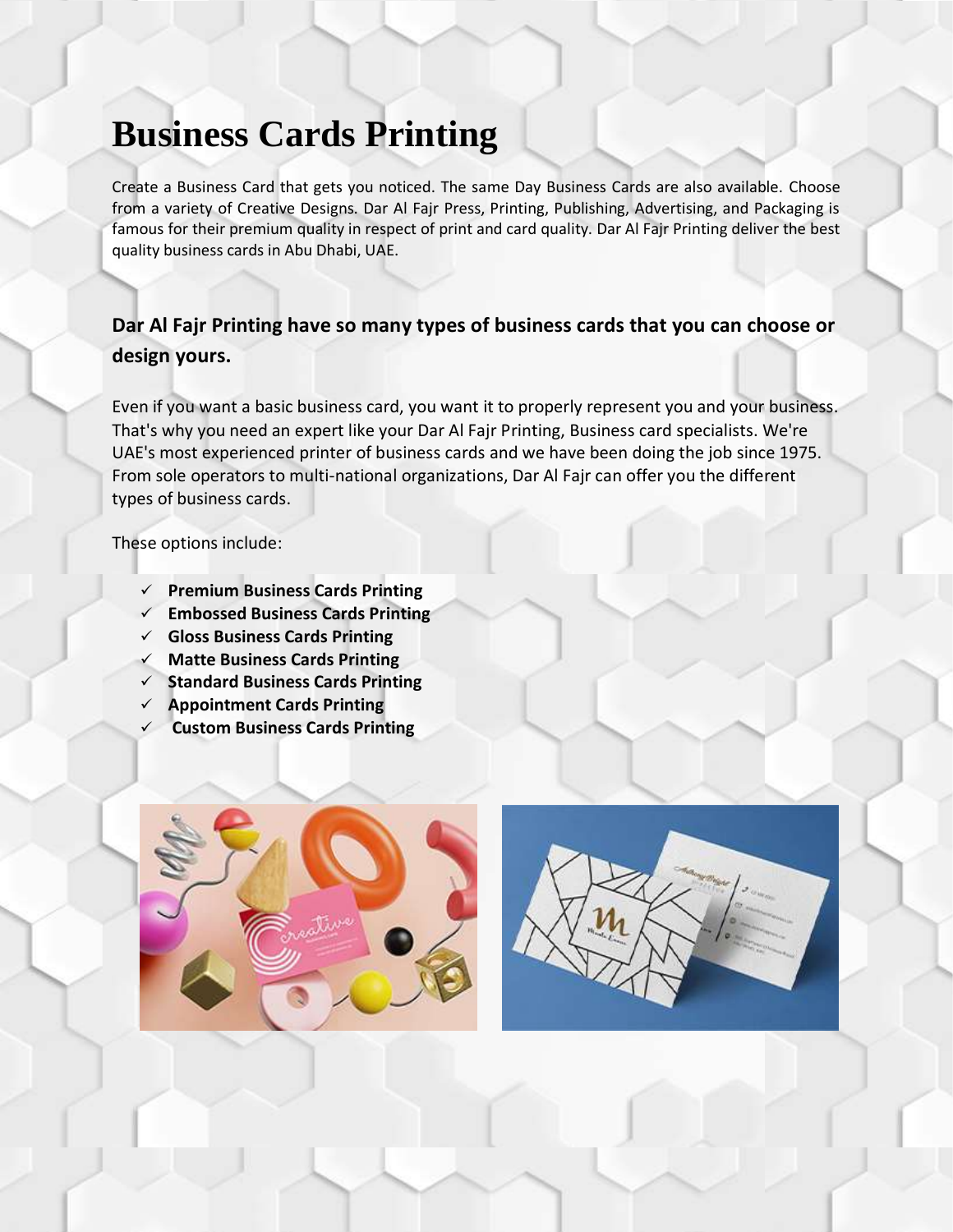### **Custom Packaging | Custom Food Packaging Boxes**

Go green, we are eco-friendly Custom Food Packaging & Custom Packaging products suppliers in Abu Dhabi and UAE, beyond to bring about the change in custom packaging services. Custom Food packaging in Dar Al Fajr for any occasion. Choose from a variety of products, sizes, and colors. Packaging Boxes includes Pizza Boxes, Cake Boxes, Chocolate Boxes, Perfume Boxes, Sanitization Kits, Custom Packaging and Printing, etc.

#### **The Custom Packaging Solutions you need.**

If you need Custom packaging assistance in Abu Dhabi - UAE, look no further than us. Dar Al Fajr offers Custom Packaging design and printing these products, just for you. Contact Us on our website or Call 02 448 8300 or reach us at sales@daralfajrpress.ae, sit back, and relax. Custom Packaging Boxes provided by us are manufactured with high precision by our experienced professionals using the best quality and Creative Designs. Clients can avail from us of an excellent gamut of Custom Packaging Materials. Highly suitable for packing raw, semi-cooked as well as cooked food. Our quality management system manages the cold chain in order to provide this packaging material tolerance of minus degree temperature in order to avoid the degradation of food products even in extreme conditions. These pouches are helpful in preserving the taste, aroma, texture, freshness, and nutrition values of the food products until they are opened.

- **Pizza Custom Packaging Boxes**
- **Cake Custom Packaging Boxes**
- **Chocolate Custom Packaging Boxes**
- **Perfume Custom Packaging Boxes**
- **Custom Sanitization Packaging Kits**
- **Custom Gift Packaging Boxes**
- **Custom Packaging Boxes**
- **Custom Food Packaging Boxes**



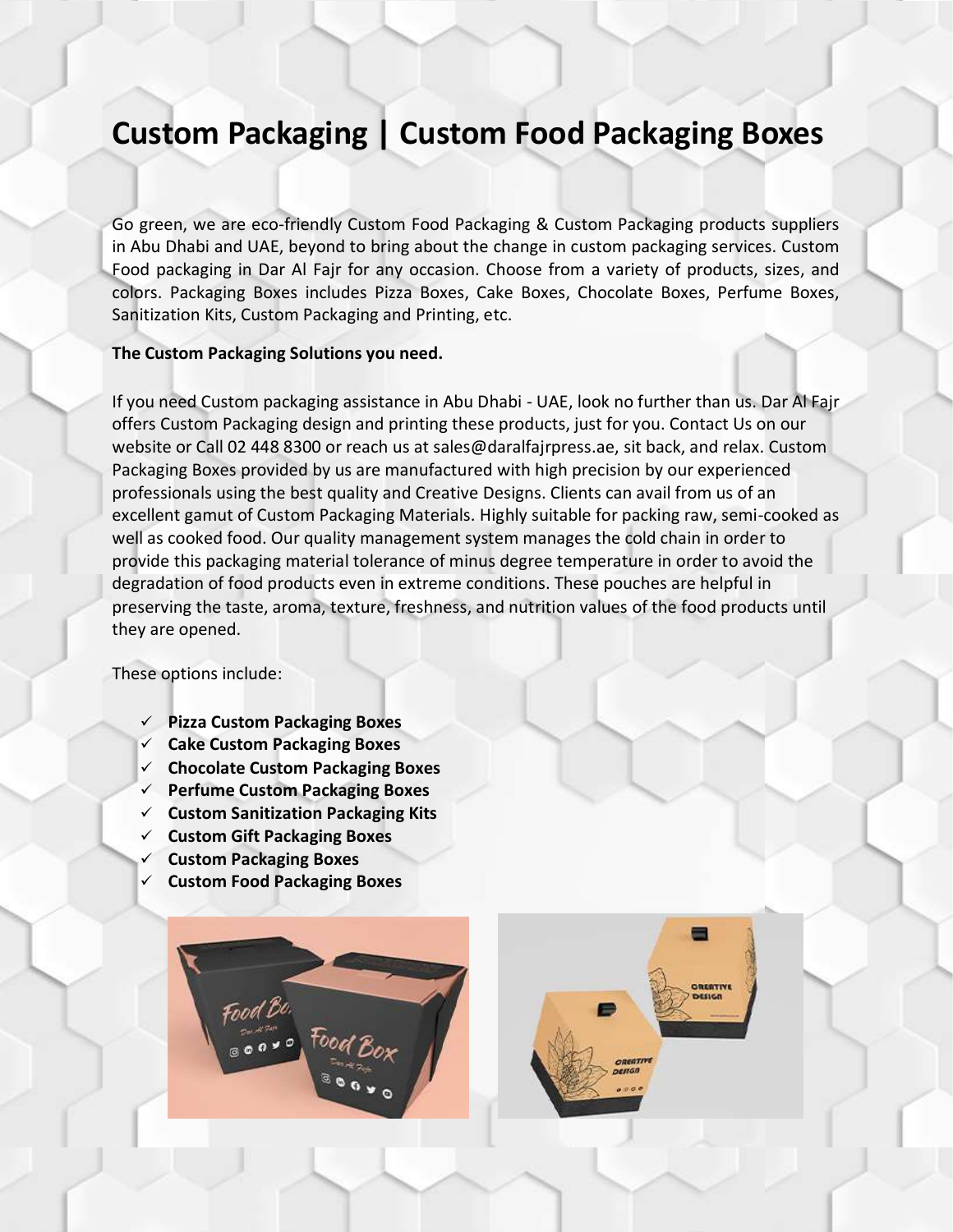### **Brochures Printing & Advertising**

Dar Al Fajr Press, Printing, Publishing, and Advertising helps you to get your Brochures Printed with our unique designs. Guaranteed High-Quality Offset Printing of Brochures in on-time delivery. We are a leading brochure printing company, check out our eye-catching brochure with creative designs, and create yours.

### **We print and design all types of Brochures**

### **Best Quality Brochures Printing Services by Dar Al Fajr Printing**

Dar Al Fajr Printing offers you a variety of colors and designs in brochures with cost-effective solutions. A brochure is the most important part for all corporate, government sector, institute, firm, to give the information for your products and services as trading and manufacturing company have the products and services detail point out in the brochure that how to use the products and proper method is mentioned in the brochures. Brochures are a number of sheet documents usually printed in a single color Brochure, two-color Brochure, special color Brochure, multicolor printing.

- **Trifold Brochures Printing**
- **Half-Fold Brochures Printing**
- **Z-Fold Brochures Printing**
- **Gate Fold Brochures Printing**
- **French Fold Brochures Printing**
- **Accordion Fold Brochures Printing**
- **Double Parallel Fold Brochures Printing**







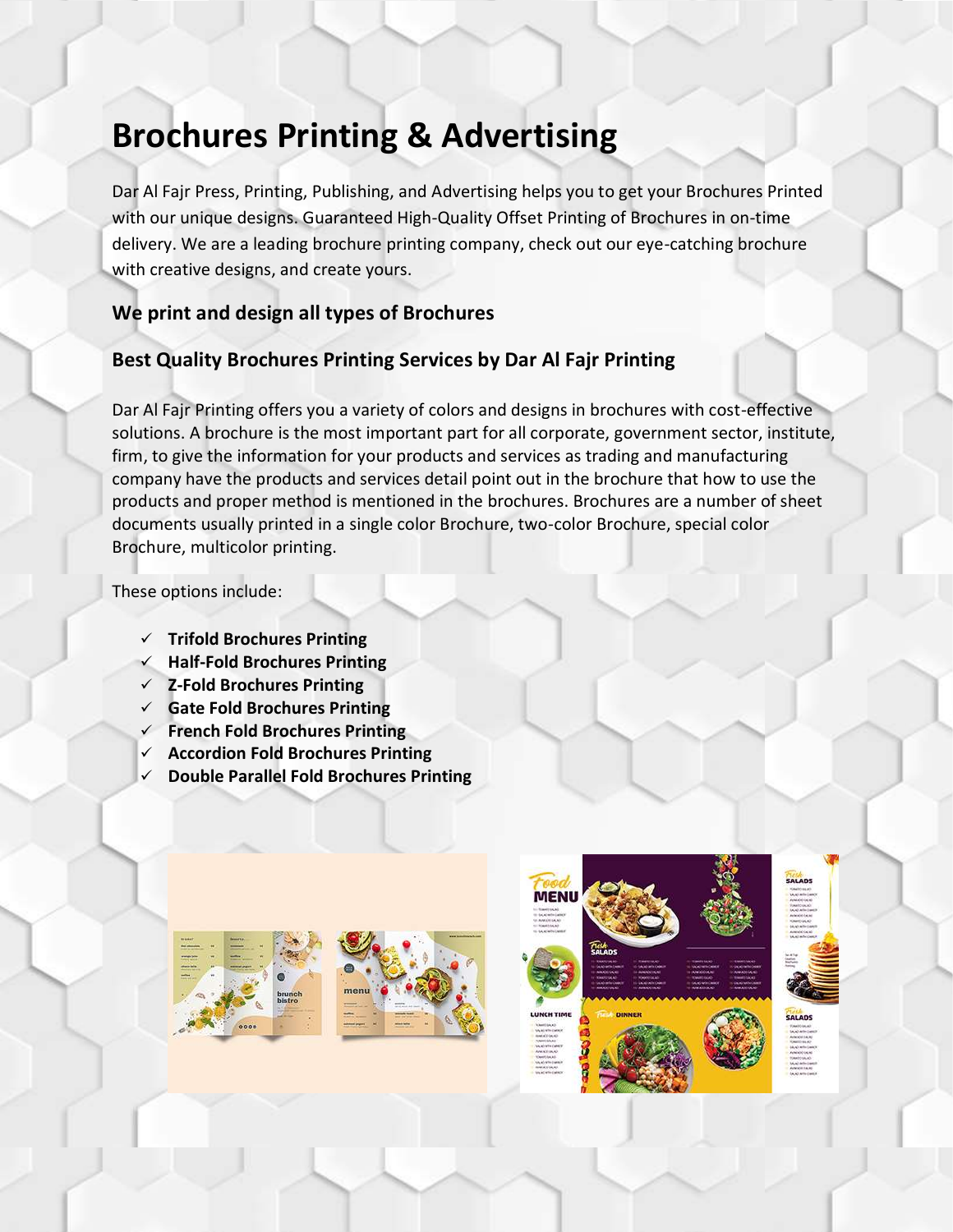### **Custom Printed Bags | Shopping Bags**

Looking for custom bags at wholesale prices? Dar Al Fajr Packaging has got you covered! We have a great selection of custom bags for all your needs. Order today! Whatever your shop sells, or whichever service you offer, shopping bags are a crucial tool for your business. Paper bags are the ideal way to carry your brand everywhere. Choose from the vast range of Custom Printed Designs and create yours!

#### **We print and design all types of Paper Bags**

#### **We can design and print bulk orders for Custom Printed bags**

Being a highly acknowledged organization, we are highly instrumental in providing an optimum quality Designer Paper Bags. Our diligent workers make use of standard quality paper to craft the bags. Also, Printed bags are ideal to use in advertisement and carrying different kinds of products in cooperate world. Furthermore, available with excellent print and design, we are offering different kinds of promotional bags at market leading prices.

- **Bakery Printed Bags**
- **Party Printed Bags**
- **Shopping Bags**
- **Luxury Insert Ribbon Handle Bags**
- **Luxury Closed Handle Satin Paper Bags**
- **Recycled Paper Carrier Bags**
- **Printed Flat Handle Paper Bags**
- **Kraft Paper Bags**
- **Custom Printed Bags**



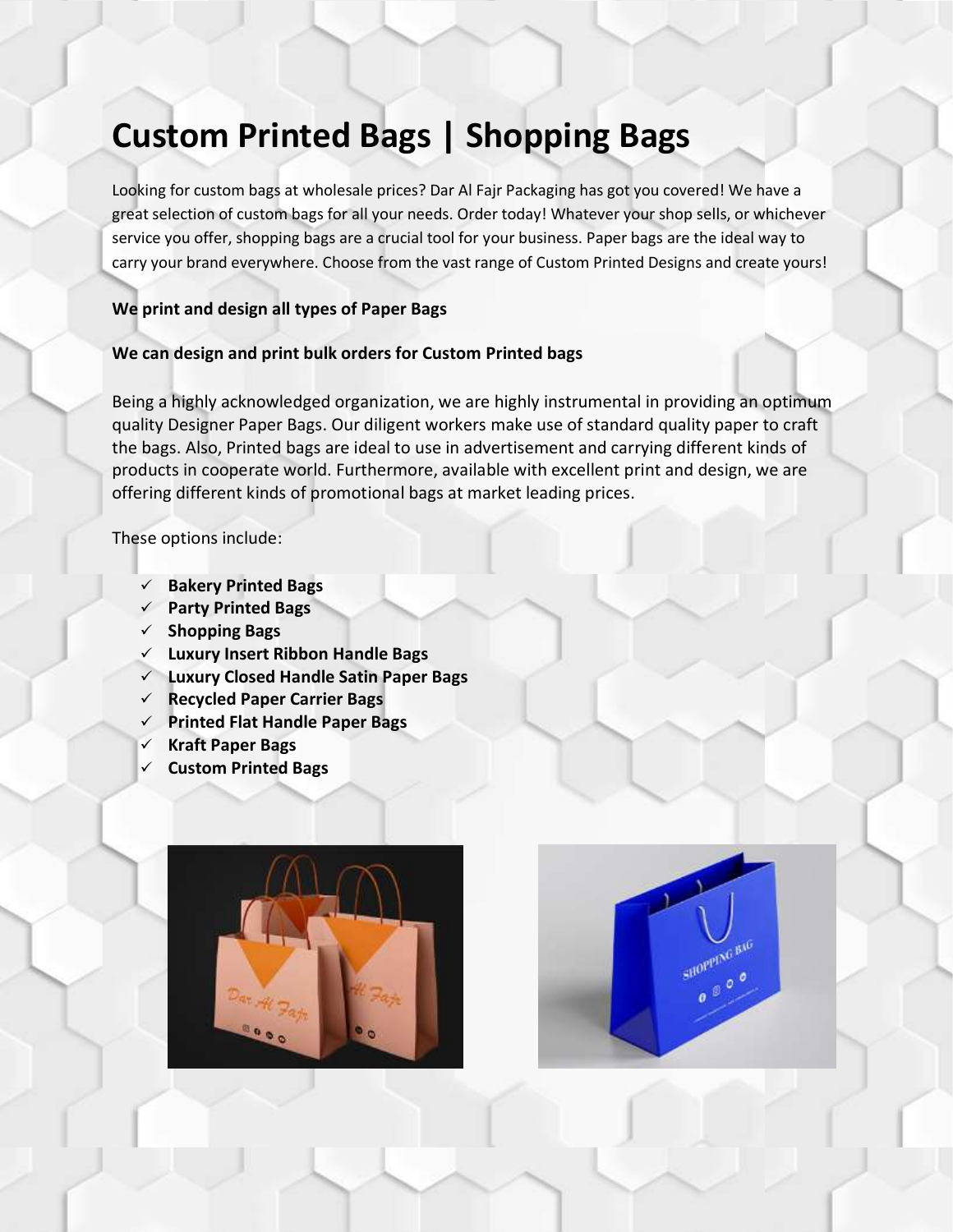## **Custom Printed Cups | Custom Paper Cups**

Dar Al Fajr Press, Printing, Publishing, Advertising & Packaging have a broad portfolio of making affordable yet Eco-friendly printed cups, paper cups, coffee cups products in Abu Dhabi, UAE. Promote your brands with our creative designs Being a highly acknowledged organization, we are highly instrumental in providing an optimum quality Designer Paper Cups. Our diligent workers make use of standard quality & eco-friendly products.

### **We print and design all types of Custom Paper Cups**

### **We can design and print bulk orders for Custom Printed Cups**

If you're looking for printed paper cups, you've come to the right place. Here at Dar Al Fajr Printing, we know that branding and marketing in unusual places can work wonders for your brand recognition. Having printed paper cups with your company logo is a great way of getting your brand out there, promoting your company in an environmentally friendly, professional way. You can use paper cups to build your brand. Branded cups are great for use at events, tradeshows, and for marketing campaigns and exhibitions.

- **Coffee Cups**
- **Commercial Branding Cups**
- **Party Printed Cups**
- **Ice Cream Cups**
- **Tea Cups**
- **Plastic Cups**
- **Yogurt Cups**
- **Recycled Paper Cups**



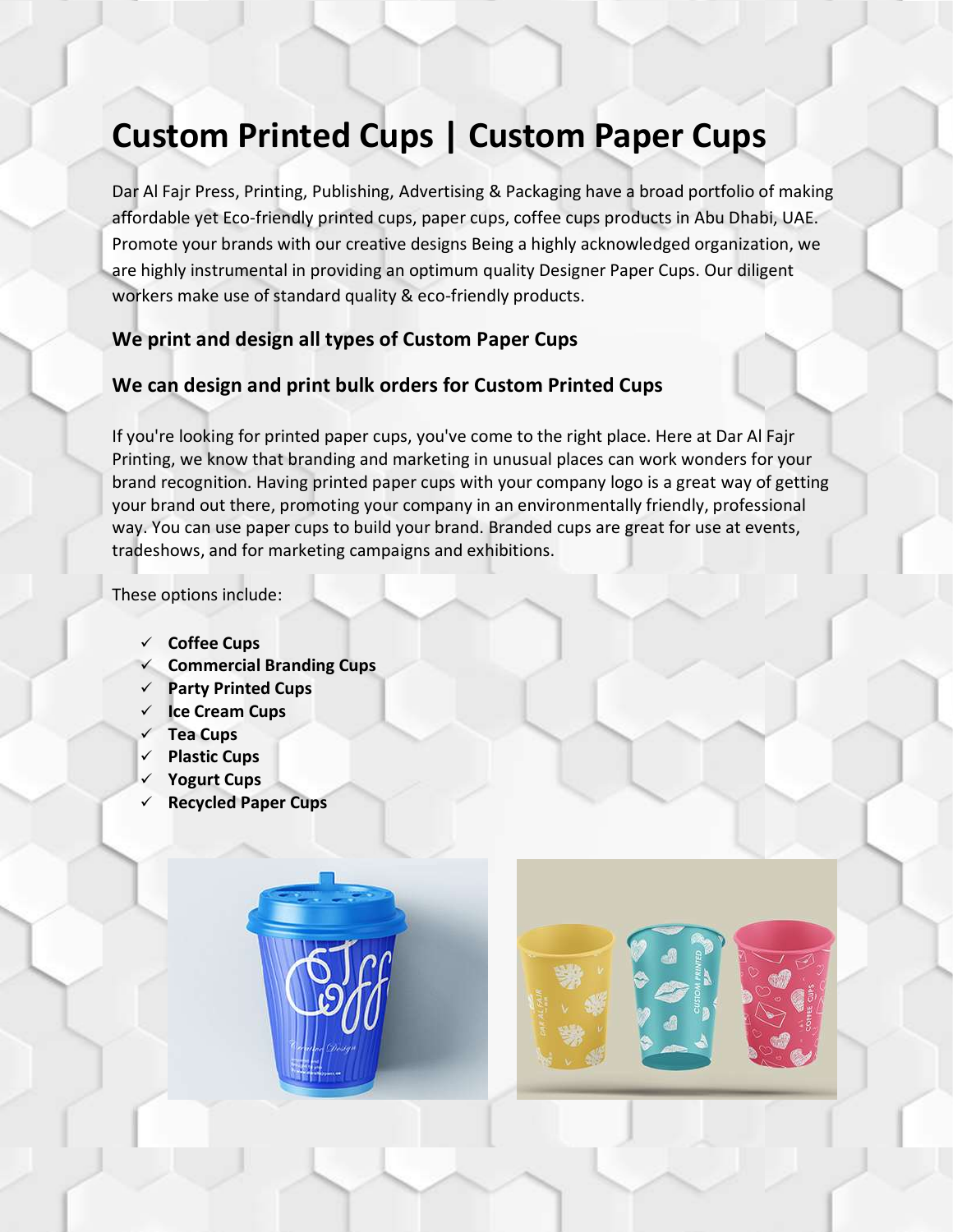### **Calendars Printing**

Dar Al Fajr Press, Printing, Publishing, Advertising, and Packaging offers high-quality Calendars Printing with different sizes available at Low Cost in Abu Dhabi, UAE. We have got all the options and sizes to suit your needs with our Unique Designs. Choose your Custom Calendars from our wide range of options.

### **We print and design all types of Calendars**

### **Best Quality Calendar Printing Services by Dar Al Fajr Printing**

Personalized Printed Calendars are popular to give away as a corporate gift or promotional gifts. Calendars are excellent promotional items and an eye-catcher for your business. Dar Al Fajr Printing offers a wide selection of Personalized Calendars. Do you want the Custom Calendars with your logo? then you're in the right place. Calendars we customize at reasonable prices with many options to choose from. Do you have questions about personalizing Calendars or want to receive a proposal or quotation for Personalized Printed Calendars from us? Send us your requirements. We are happy to show you how beautiful we can print Calendars with your logo. If you have questions about Calendars or other promotional items or corporate gifts, please contact us. Our team will advise you about the customization of Calendars and other gifts.

These options include:

- **Desk Calendars Printing**
- **Table Calendars Printing**
- **Wall Calendars Printing**
- **Birthday Calendars Printing**
- **Event Calendars Printing**
- **Office Calendars Printing**
- **Custom Calendars Printing**

tent calendar

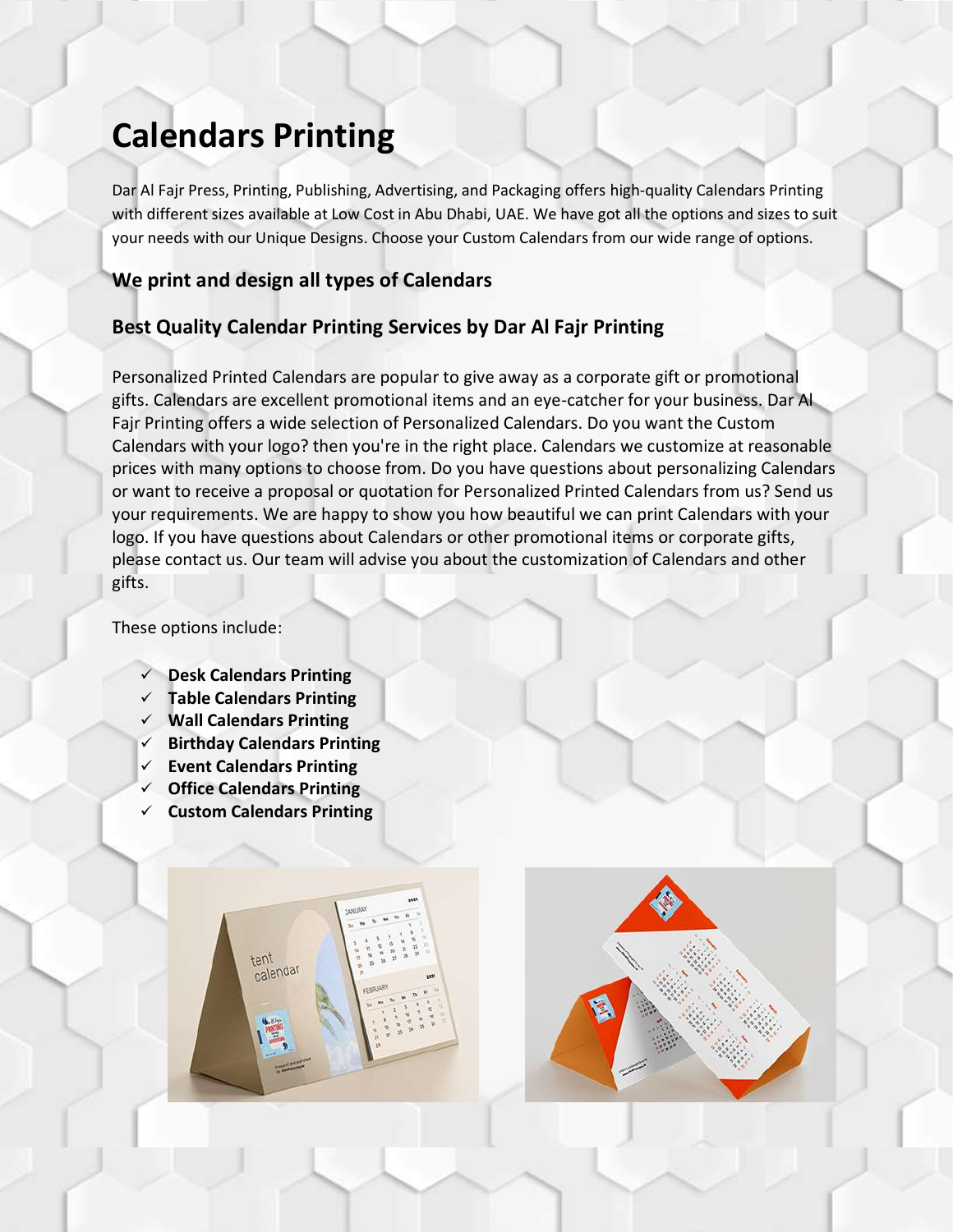### **Books Printing and Publishing**

Dar Al Fajr is a leading Book Printing and Publishing company in Abu Dhabi- UAE, We make book publishing printing fast, easy, and affordable, Create quality photo books online as many pages as you want. Keep your memories always fresh with our photo book albums. Best photo bookmaker in Abu Dhabi, Premium Canvas Prints. Getting a photo book printed is easy and fast!

### **We Print and Publish all types of Books**

### **We understand that printed books are a representation of your business, products, and services**

Wondering how to get started with the printing of the books? Looking for a company that can act one-stop shop for all your book printing needs? It is a natural phenomenon that people look for a book printing service provider that is both affordable as well as reliable and when these two factors meet in one place, the only name which comes to mind is Dar Al Fajr Printing and Publishing.Dar Al Fajr for years has been offering people with all their printing solutions under one roof. As a company providing printed books in a short period of time, we anticipate all the needs of the clients.

- **Hardcover Books Printing**
- **Softcover Books Printing**
- **Coffee Table Books Printing**
- **Magazines Printing**
- **Dairies Printing**
- **Journals Printing**
- **Spiral Binding Books Printing**
- **Custom Books Printing**

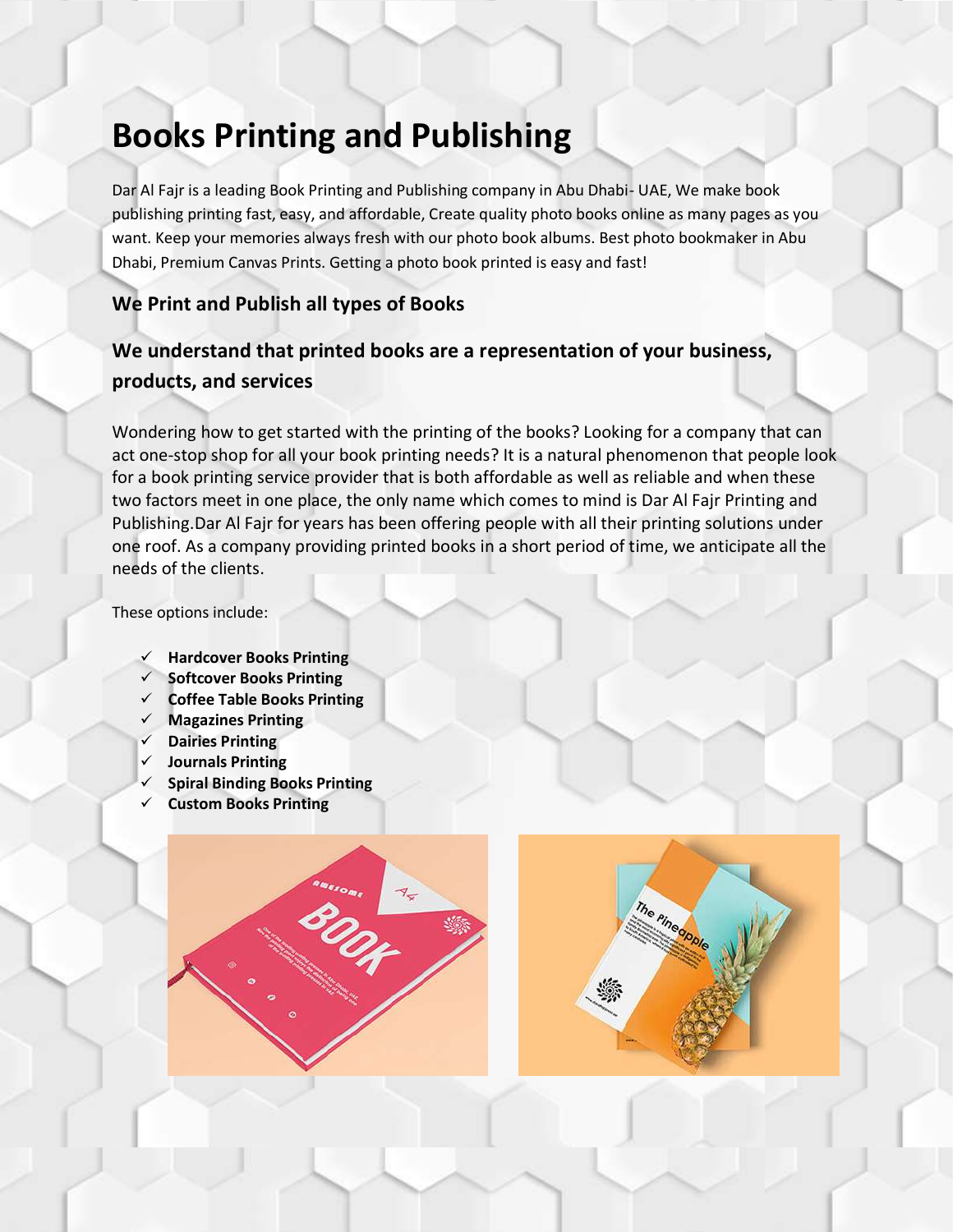# **Signage Advertising | Billboard Advertising**

Dar Al Fajr Advertising understands the requirements of the Media and Advertising Industry. Our displays provide brands with the visual appeal of Advertising. Get Advertise Now with Creative Designs at affordable prices. Roll-up Banner Stands for Advertising at Events and Exhibitions, Showcase your product imagery at exhibitions with easy to carry roll up standees. Exhibitions and conferences provide a great platform to showcase your products and raise awareness for your brand.

### **Leading Signage Advertising Company in Abu Dhabi, UAE**

### **Signage is the life and soul of retail marketing**

Signs are a crucial aspect of the company advertising plan for corporate and retail businesses. Customized professional signage can build an effective of professional appearance for marketing endeavors. This promotes the business branding of the company in an impressive manner. There are a common theme and style of artwork in the design of the signage to emphasize the creative graphic design work of the company. The bright colors are eye-catching and vibrant which can attract attention to passing traffic.

- **Indoor Signage Advertising**
- **Outdoor Signage Advertising**
- **Billboard Advertising**
- **Rollup Banners Advertising**
- **3D Signage Advertising**
- **Citylight Poster Advertising**
- **Display Tent Advertising**
- **Wayfinding Signage Advertising**
- **Corporate Desk Advertising**



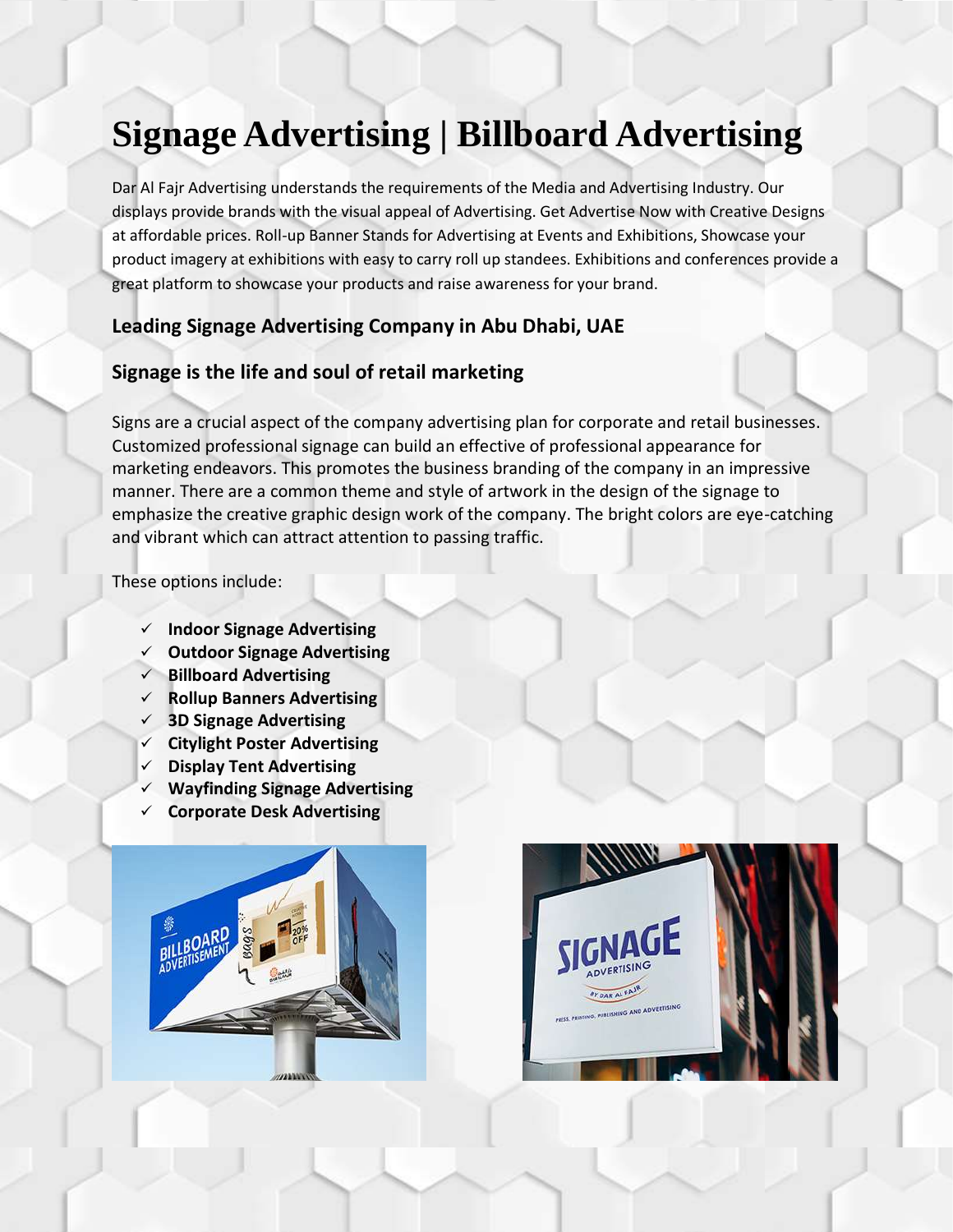### **Vehicle Branding | Vehicle Graphics**

We Design, Create, Print, and Install Wraps and Graphics on items of your choice. Small Vehicles Advertising to Large Vehicles Advertising, our wraps, and murals use your designs. Vehicle Branding is one of the most effective ways to promote your business. Car Advertising, Van Advertising and, Truck Advertising will be a moving billboard and it is a great way to "sell" your products.

### **Promote your brand with Dar Al Fajr Advertising Services**

Car Advertising, Van Advertising, Truck Advertising, Bus Advertising is an excellent way to reach a large audience and offers high visibility with consistent daily views. We will turn the company vehicle into a mobile advertising board. We provide a one-stop car graphics solution for all sorts of vehicles, including van branding, truck branding. We are a crowd source advertising platform to promote your business with better efficiency and effectiveness through car branding. Companies promote their brands that were covered in their advertisements for people to drive around. Your ad will go where the people are and will be seen by most people. Dar Al Fajr is committed to making quality Vehicles Advertising and promoting Brands.

- **Car Advertising**
- **Truck Advertising**
- **Van Advertising**
- **Bus Advertising**
- **Bike Advertising**
- **Custom Advertising**
- **Custom Vehicle Branding**



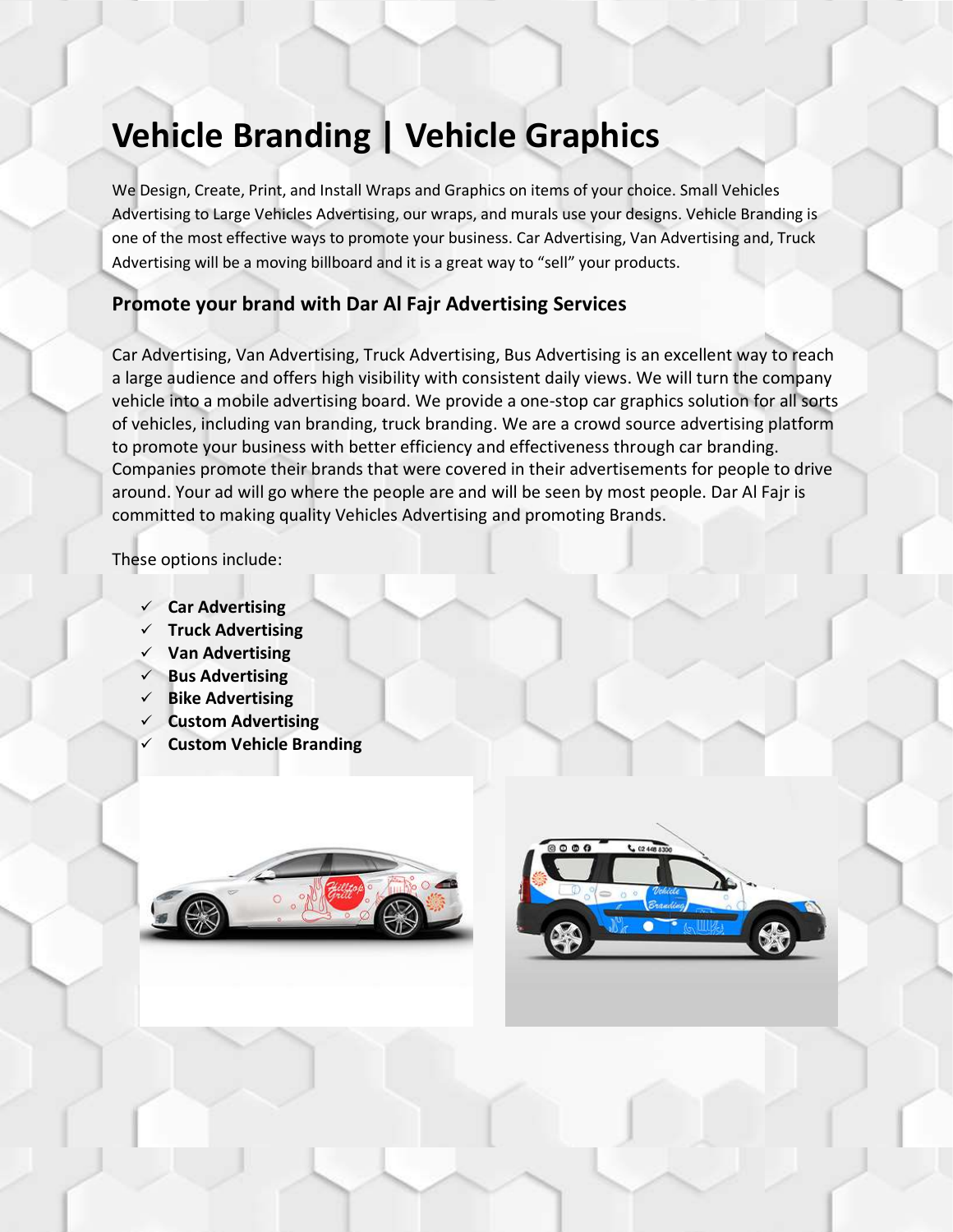### **Flyers Printing | Leaflets Printing**

Dar Al Fajr Press, Printing, Advertising, and Packaging offers all your Flyers Printing needs, Brochures, Pamphlets, Retail Flyers, Business Flyers, Promotional Flyers, and more at a suitable price in Abu Dhabi and UAE. Rest assured that the finished products are top quality. Whether you choose to Print singlesided or double-sided Flyers.

#### **We print and design all types of Flyers**

#### **Best Quality & Affordable Printing of Flyers**

Flyers are one of the most popular marketing tools that are used for promoting your business. Utilized in a wide array of marketing campaigns, flyers play the role of introducing new products or services. In comparison with television ads and other forms of media, flyers help in the better brand recall because they comprise thorough and detailed information. Dar Al Fajr Printing has always made it a point at creating flyers at the most cost-effective prices.

- **Promotional Flyers Printing**
- **Corporate Flyers Printing**
- **Business Flyers Printing**
- **Retail Flyers Printing**
- **Marketing Flyers Printing**
- **Standard Flyers Printing**
- **Laminated Flyers Printing**



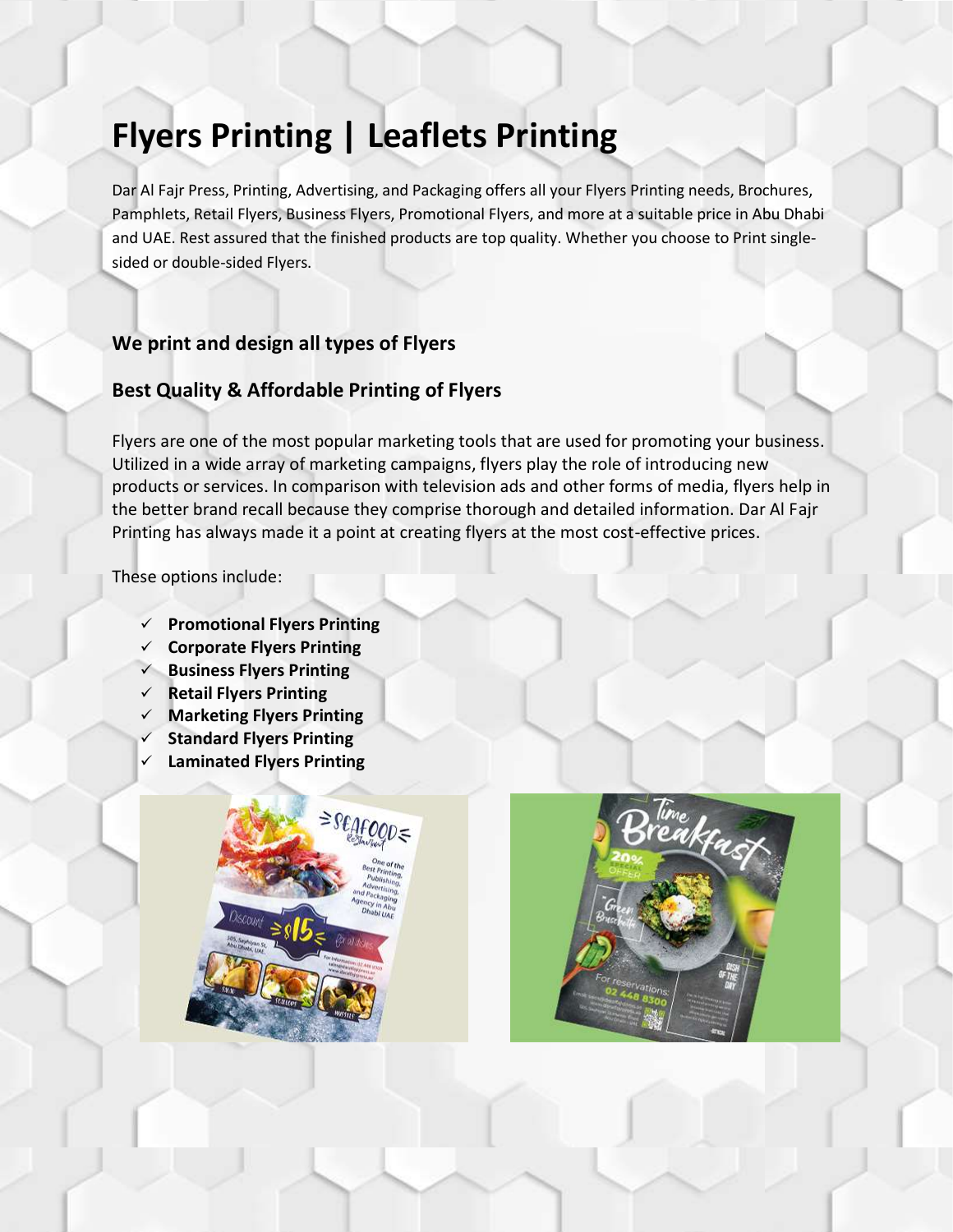### **Envelopes Cards | Invitation Cards Printing**

Exciting & affordable Customized Envelopes & Invitation Cards Printing in Abu Dhabi, UAE. Create Personalized Invitation cards, Envelopes Cards, Birthday Party, Wedding Invitation Cards, and a lot more from unique & custom designs at Dar Al Fajr, Press, Printing, Publishing, Advertising, and Packaging.

#### **We print and design all types of Envelopes Cards & Invitation Cards**

#### **Make your Invitation stand out with Custom Printed Envelopes Cards**

We offer most exotic Invitation and Envelopes cards that is filled with lots of love and emotions to invite your guests for sharing blissful memories of your special day. We understand that your invitation is perfect opportunity to tell your guests about the first impression of your views, through a carefully selected invitation. Be it for a Big Day, personalized stationery, or the perfect meal, our paper and envelopes add an delicate, organic, and timeless touch to proceedings. Our ranges of sizes are perfect for invitation suites featuring RSVPs and detail cards, as well as dining suites with place cards and menus. Not forgetting your own personal stationery, with our range of three envelopes sizes too. Contact now for the perfect envelope cards, invitation cards, wedding cards, thank you cards, money envelopes, and more that will mark special day in your life in a way that will be remembered forever.

- **Wedding Cards Printing**
- **Birthday Greeting Cards Printing**
- **Event Cards Printing**
- **Party Cards Printing**
- **Custom Envelopes Cards Printing**
- **Invitation Cards Printing**



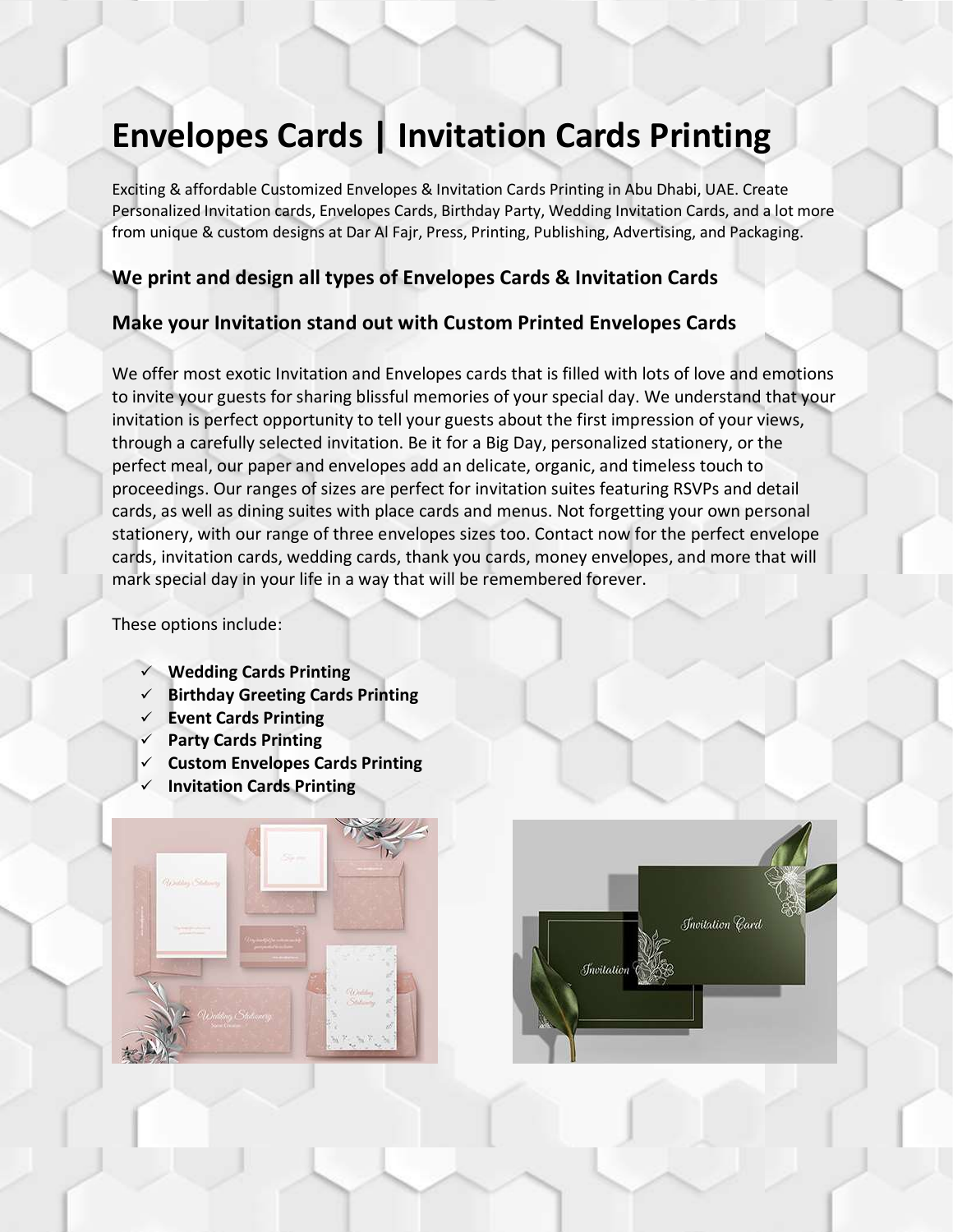### **Banners Advertising**

Banners are a visually stimulating high-impact medium to advertise your business at prominent places. This medium is being used for centuries to advertise the events, new products or services, new business, or the brand. The greatness of banner advertising lies in its nature of being maintenance-free and flexibility. Effective banner advertising draws the attention of viewers resulting in a better response. And, the effectiveness is induced by the experience and expertise in the trade. We at Dar Al Fajr Advertising is engaged in offering world-class banner designing and printing services to boost marketing results.

#### **A Complete Banners Advertising Solution**

We as a leading Banners Advertising & Designing Company in Abu Dhabi UAE, believe in customization. So, you can choose the design and select a custom one that leads us to design the most suitable business design solutions because our experienced banner design experts know the latest advertising trends in a particular trade. We optimize the banner designing solutions as per active parameters like originality, uniqueness, size, colors, background, logo design and flashing, etc. The other guiding considerations to design the best-customized banner are place, community around, the purpose and budget, etc. For online businesses, we have facilities to design the mind-blowing banners to promote e-Commerce activities and to improve the performances of business websites.

- **Trade Show Banners Advertising**
- **Events Banners Advertising**
- **Indoor Banners Advertising**
- **Outdoor Banners Advertising**
- **Rollup Banners Advertising**
- **Exhibitions Banners Advertising**
- **Conferences Banners Advertising**
- **Custom Banners Advertising**



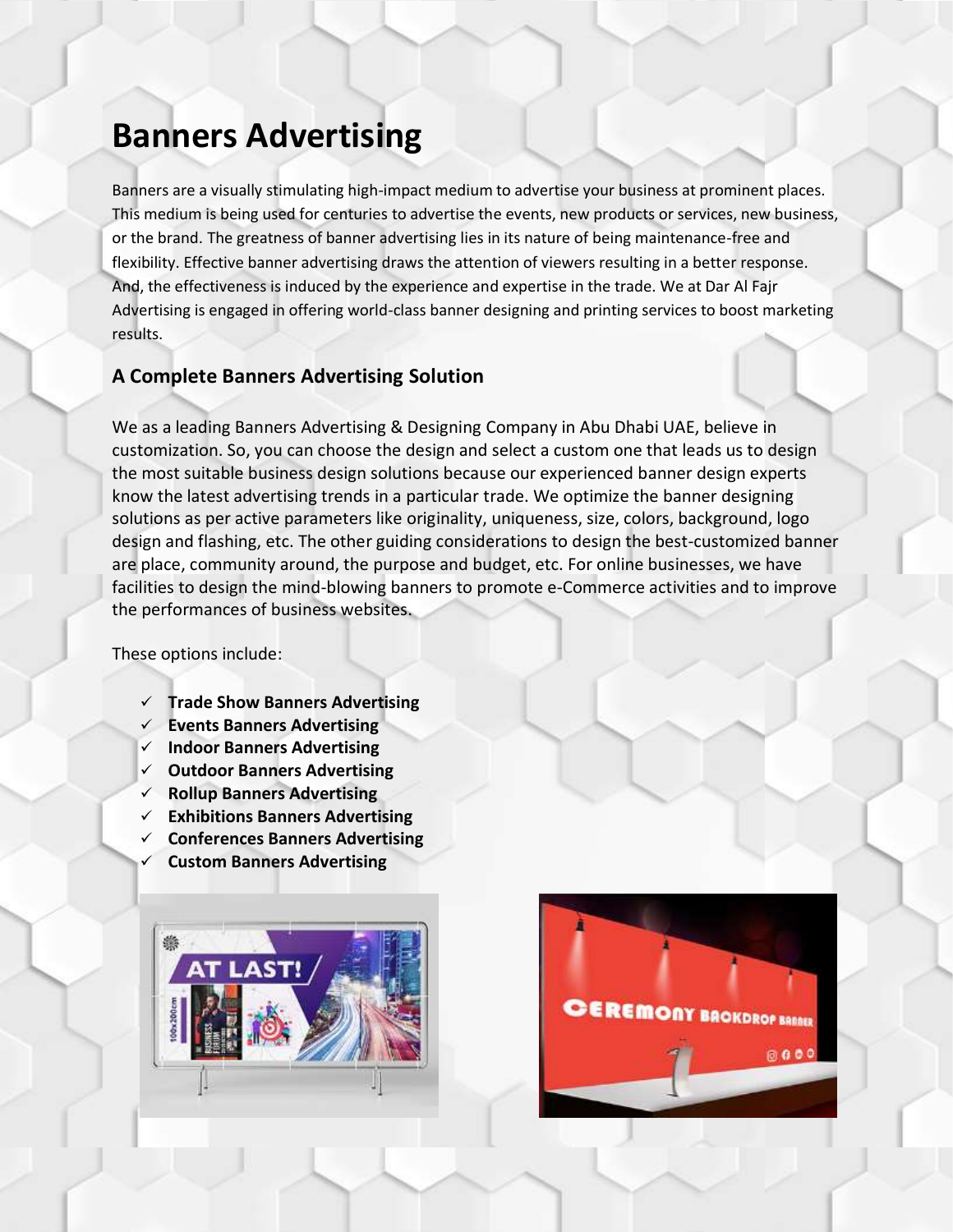### **Posters Printing**

Be Unique. Shop Dar Al Fajr Press, Printing, Publishing, and Advertising. Posters created by top professional designers of our team. We print the highest quality Posters. Turn your favorite photo into beautiful Posters Printing. Decorate any room with Custom Poster Prints of your favorite family, friends, or holiday photos. Give a stunning look to your bedroom at first glance with a poster of your dreams. Its look gives a new theme to your room and adds the vibrant energy, you are looking for. You are just ONE step away.

### **Get started now and show off your photos in style as you create your very own fully personalizable Poster with Dar Al Fajr**

#### **Poster Prints are printed to perfection**

Posters printing and digital posters printing is a popular way of promoting any event like arts and music festivals, charity functions, concerts, events, including sales and advertising.We provide quality posters printing services and digital posters printing services at the most costeffective rates. Our posters are designed in such a way that they can easily get your message across to customers without spending a great deal of money. We offer the right kind of printed poster design, which can have a solid effect on people who see your posters and boost your business. Our company can design posters to meet just about any business need.

- **Infomercial Posters Printing**
- **Formative Posters Printing**
- **Corporate Posters Printing**
- **Events Posters Printing**
- **Wall Posters Printing**
- **Campaign Posters Printing**
- **Fashion Posters Printing**
- **Custom Posters Printing**



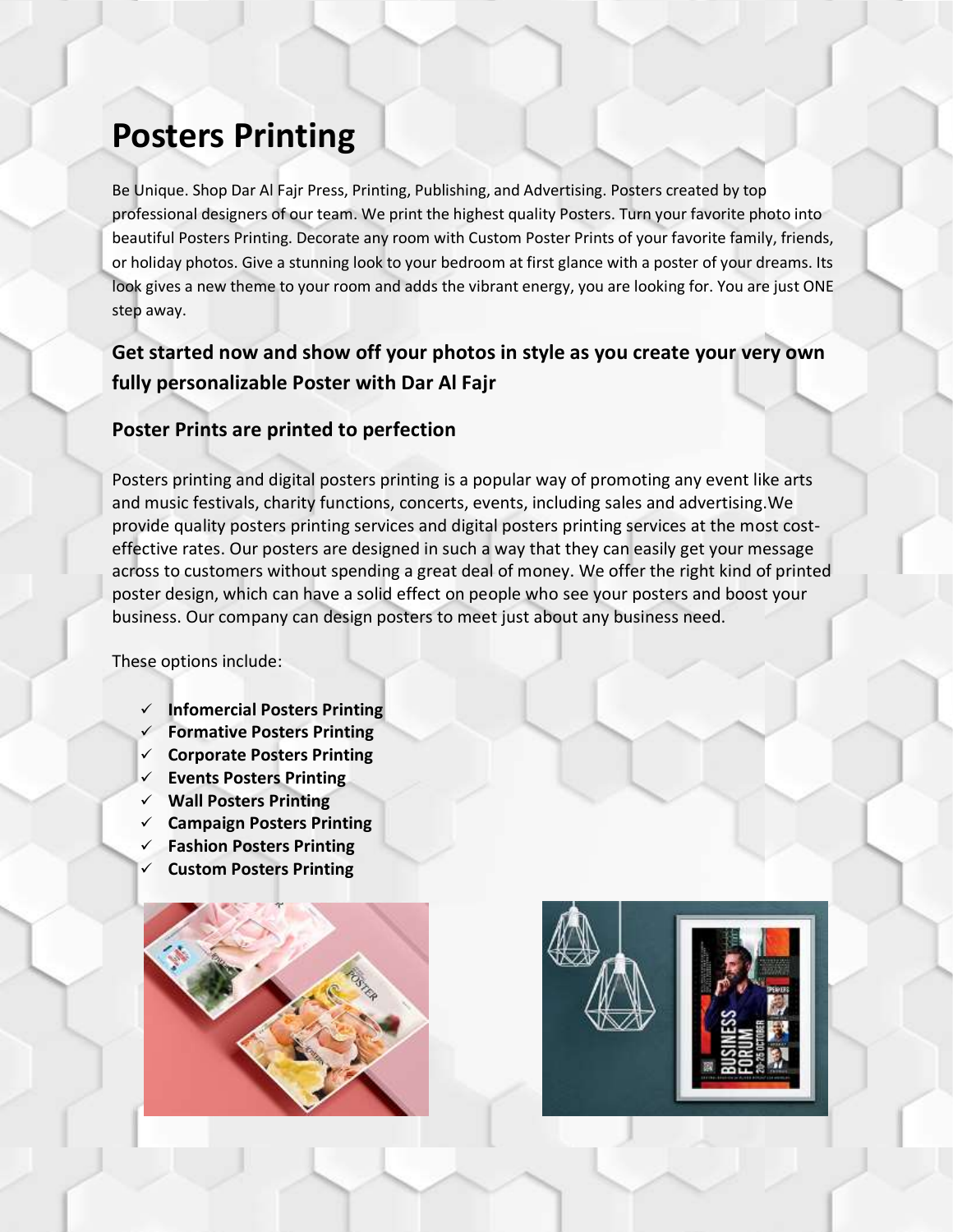# **Stickers Printing**

If you are on the lookout for the best quality stickers to give your brand a new height, we are the most viable option in the field of Sticker Designing and Printing in Abu Dhabi and UAE. We are the leading professionals in Sticker design and print with a team of experienced workers. Our team guarantees that you receive a high-quality product and is ready to understand your needs and demands. As the leading company of Label Sticker printing in Abu Dhabi. We need to cater to a lot to our customers.

### **Our service of Sticker Designing and Printing includes both gloss sticker and matt stickers**

### **We maintain the quality of the stickers we design and print**

The true success of a business lies in its selling power and the most convenient tool for expanding your sales is promotion. For promoting your brand name you need to have some business ideas as well. The thing is, you have to grab people's attention towards your brand and products. In this era of short cuts and T twenty, you do not expect to have only big hoardings around the city scope. A carefully designed and printed sticker can be the talk of your prospective customers. A sticker can be used in a multitudinous way, from labeling stuff to sealing envelopes for your loved ones. Stickers are the marketing equipment which helps to showcase the name of the brand and its specialties, and can leave a positive image on the viewers.

- **Flashing Stickers Printing**
- **Warning Stickers Printing**
- **Covid-19 Stickers Printing**
- **Safety Stickers Printing**
- **Window Stickers Printing**
- **Label Stickers Printing**
- **Wall Stickers Printing**
- **Custom Stickers Printing**